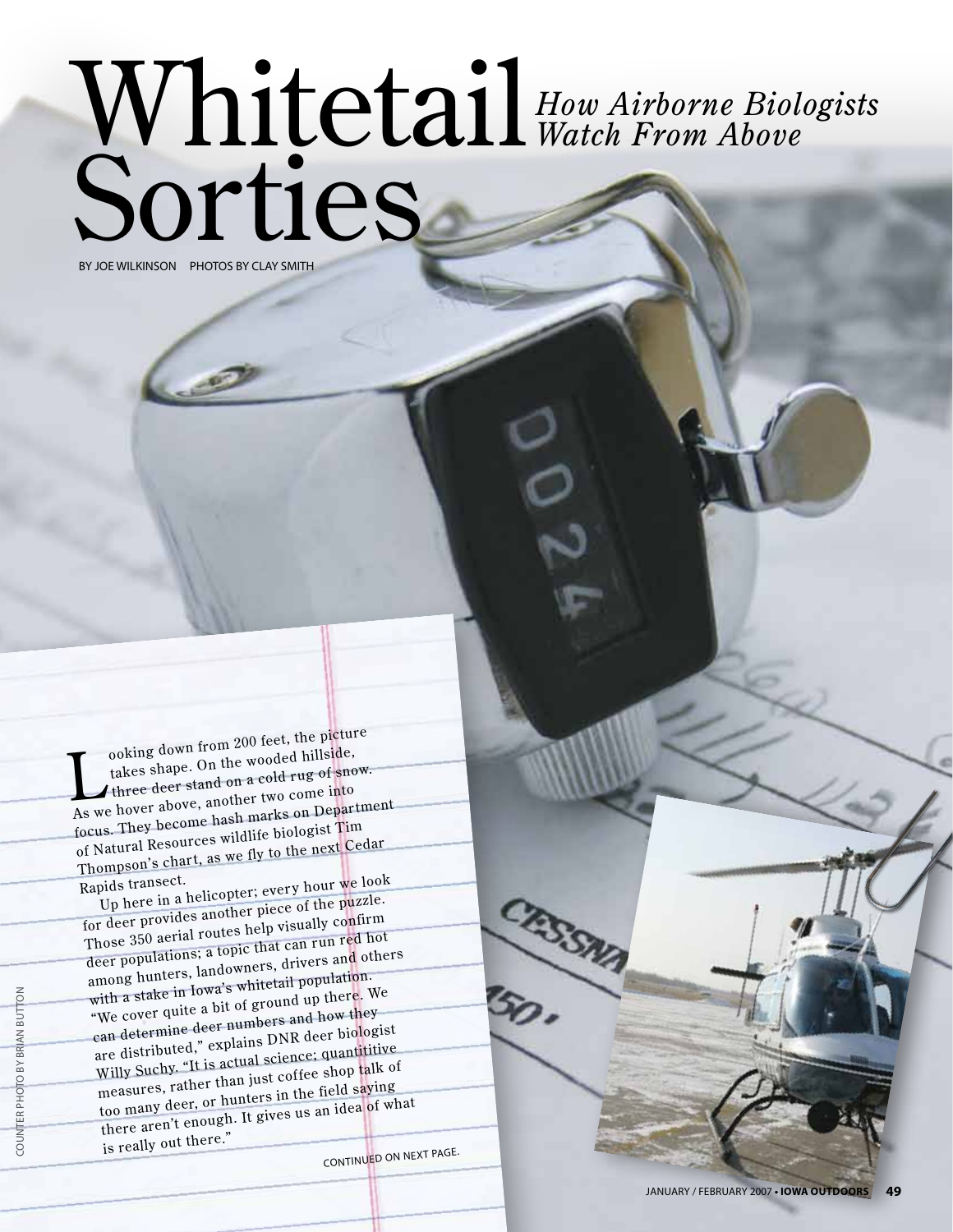## *Danger in the Skies*

Air crashes are the number one cause of death for wildlife workers, reports the American Wildlife Society. While no survey deaths have occurred in Iowa, and dozens of annual winter survey flights go as planned, harrowing exceptions are mentally imprinted on several wildlife workers, officers and pilots.

"There are times when the engine stalls while you're up there. It has always started were the engine stalls while you're is<br>Thompson, "Another time was "Tecalls DNR biologist Tim Thompson. "Another time, we tried to set a helicopter down in a heavy wind. As we hovered, the wind gauge read 47 knots (about 55 miles an hour) when a gust of wind hit us. A moment later, we were looking down at grass, not the landing pad. The pilot just set<br>It down on the runway. We walked the landing pad. The pilot just set it down on the runway. We walked the rest of the way."

Wildlife biologist Bill Ohde and technician Chris Larsen survived a Hollywood thriller during a mid-1990s flight near Mediapolis. Turning to remind their pilot the plane was off course, Ohde realized the private pilot blacked out. "His face was ashen gray. His eyes were glazed. He offered no response. The plane was picking up speed and dropping altitude," he recalls. Grabbing the yoke, Ohde pulled the plane's nose back up as Larsen, from the back seat, shook the pilot. Then the engine faltered. "I leveled<br>it out and tried to call on the radio. I couldn't raise anybody. I just<br>kept the plane level." said Ohde it out and tried to call on the radio. I couldn't raise anybody. I just<br>kept the plane level," said Ohde.

The pilot recovered and set the plane down. "He remembered everything going 'fuzzy' but thought it was just a momentary lapse," says Ohde. "He actually got kind of irate when we told him it Was close to five minutes that I was flying the when we told him i<br>Workers went up the next day will use flying the plane." Both wildlife workers went up the next day — with a different pilot. Today, Ohde gets queasy when the first snows signal more flights.

When the unexpected happens, pilots rely on their training. "We fly 400 to 600 hours a year. We're trained in emergency procedures," emphasizes Iowa State Patrol trooper-pilot Scott Pigsley. Troopers are utilized frequently for patrol flights, such as hunting season enforcement. "We were looking for (illegal) spotlighters two years ago, when there was a large, "bang!" We saw bird feathers on the windshield near my head. It had been a bird strike."

And the worst can happen. As shooting wrapped up on the film, "A Final Season" near Cedar Rapids last summer, a low flying helicopter caught a power line and crashed into a cornfield. Photographer Roland Schlotzhauer died on impact. Film producer Tony Wilson of Dallas Center and veteran pilot Richard Green of<br>Hudson were hospitalized with seximal pilot Richard Green of Hudson were hospitalized with serious injuries. Green of<br>Pilots surveys for DNR officials who need at the Green regularly priots surveys for DNR officials who need the closer look helicopters<br>provide in urban and park areas.

Combined with three other elements, the 'eye in the sky' helps biologists establish hunting seasons and quotas. Counts in late winter '06 showed an 18 percent drop in deer statewide, prompting antlerless license restrictions in many north central and northwest counties this season. The counts lead to quotas in muzzleloader seasons, set up urban hunting zones and help expand or shrink special seasons.

The key is consistency. Since 1983, crews go back over the same routes, at about the same time each year. Most are in rural areas, aboard small planes plowing along at 80 miles an hour, at 400 feet. Not ever ybody relishes the

assignment. More than a few volunteer for ground duty. I rode out the steep, sharp banks of the plane — and each time I lost sight of the horizon — was glad I skipped lunch. With each route, too, winter cold seeps through the thin skin of aircraft, numbing ill-protected hands and feet.

Richard Green

Helicopters are far less punishing. They're more expensive, too, but in urban areas, a copter can make or break the count. "You have to get lower to see the deer. They are in tighter spots; backyards, small ravines; even under decks next to the house," recalls Thompson. "With a helicopter, you can hover...You can make tight turns to